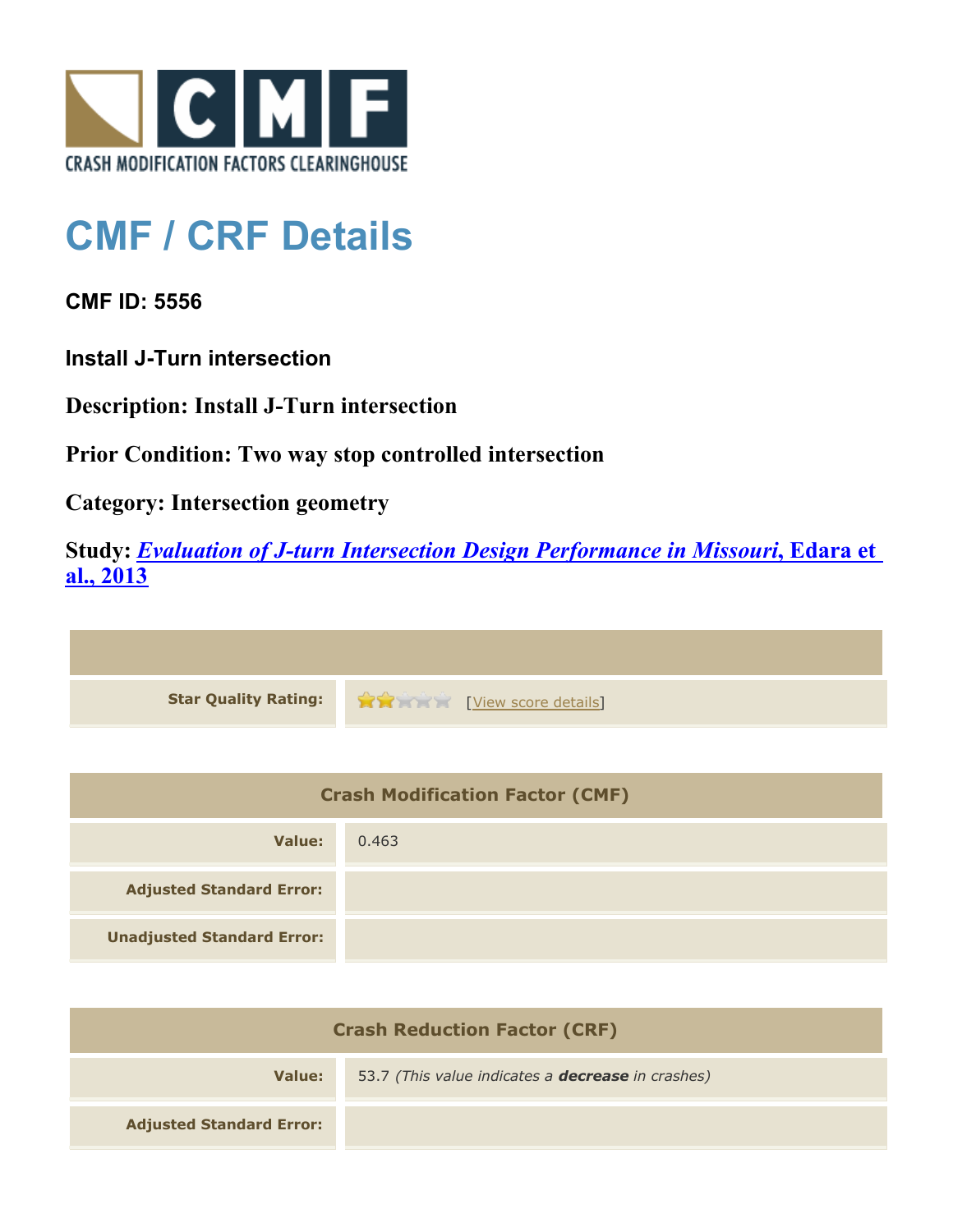| <b>Applicability</b>       |                                                           |
|----------------------------|-----------------------------------------------------------|
| <b>Crash Type:</b>         | All                                                       |
| <b>Crash Severity:</b>     | A (serious injury), B (minor injury), C (possible injury) |
| <b>Roadway Types:</b>      | Principal Arterial Other Freeways and Expressways         |
| <b>Number of Lanes:</b>    |                                                           |
| <b>Road Division Type:</b> | Divided by Median                                         |
| <b>Speed Limit:</b>        | 65-70                                                     |
| <b>Area Type:</b>          | Rural                                                     |
| <b>Traffic Volume:</b>     |                                                           |
| <b>Time of Day:</b>        | All                                                       |

## *If countermeasure is intersection-based*

| <b>Intersection Type:</b>         | Roadway/roadway (not interchange related)          |
|-----------------------------------|----------------------------------------------------|
| <b>Intersection Geometry:</b>     | $3$ -leg, $4$ -leg                                 |
| <b>Traffic Control:</b>           | Other                                              |
| <b>Major Road Traffic Volume:</b> | 10326 to 26470 Annual Average Daily Traffic (AADT) |
| <b>Minor Road Traffic Volume:</b> | 434 to 1389 Annual Average Daily Traffic (AADT)    |

| <b>Development Details</b>      |              |
|---------------------------------|--------------|
| <b>Date Range of Data Used:</b> | 2004 to 2013 |
| <b>Municipality:</b>            |              |
| State:                          | <b>MO</b>    |